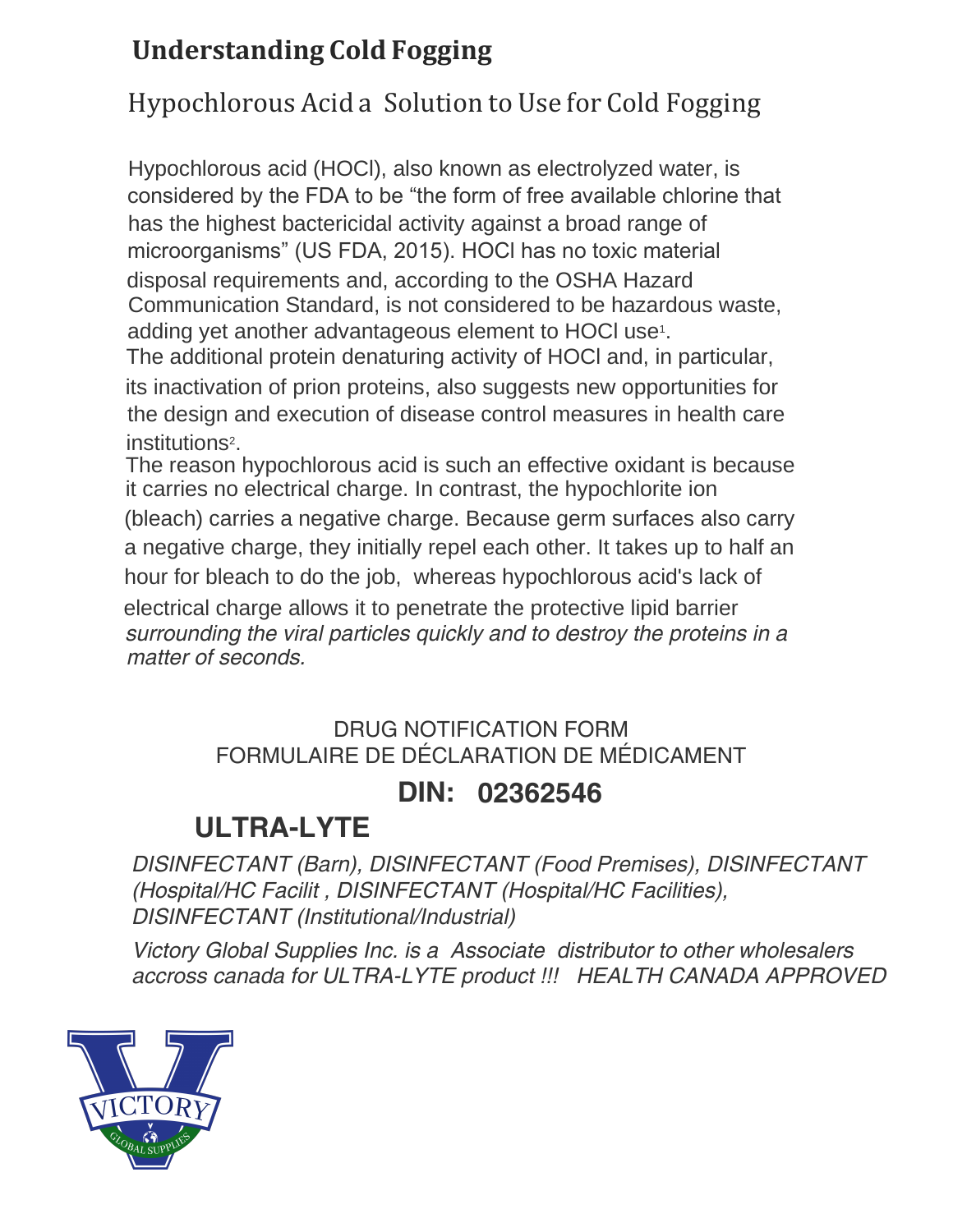#### How safe is it?

Hypochlorous acid, unlike chlorine bleach, is 100% safe, non-irritating and not corrosive. Various concentrations of hypochlorous acid are used in the food industry, for eye and wound care and as a surface disinfectant. So, if it gets on your skin or in your eyes, it will not burn. Even if it were accidentally ingested, it is non-toxic.

### What Concentration ?

Current recomended concentration for bioaerosol disinfecting at a concentration of 200 ppm.

200 ppm. The solution is a weak acid with a pH between 5 to 7. There are test strips available to test the ppm, as well as to test the pH also available at Victory Global Supplies Inc.

#### How does fogging work?

The solution is placed into the reservoir of our ultra-low volume fogging machine creating a mist (not a spray) of the solution.

The machine is able to disperse the HOCl in a particle size of <10 microns .

Surfaces must be clean and dry prior to cold fogging. So, wipe down your chairs, counters, lights, etc. with whatever you normally use to disinfect them first.

Place the VGS System in the center of the room and switch timer on 20 min per 2000sqft (7ft ceiling height )

The fog will fill the space and do the disinfecting without moving the unit .